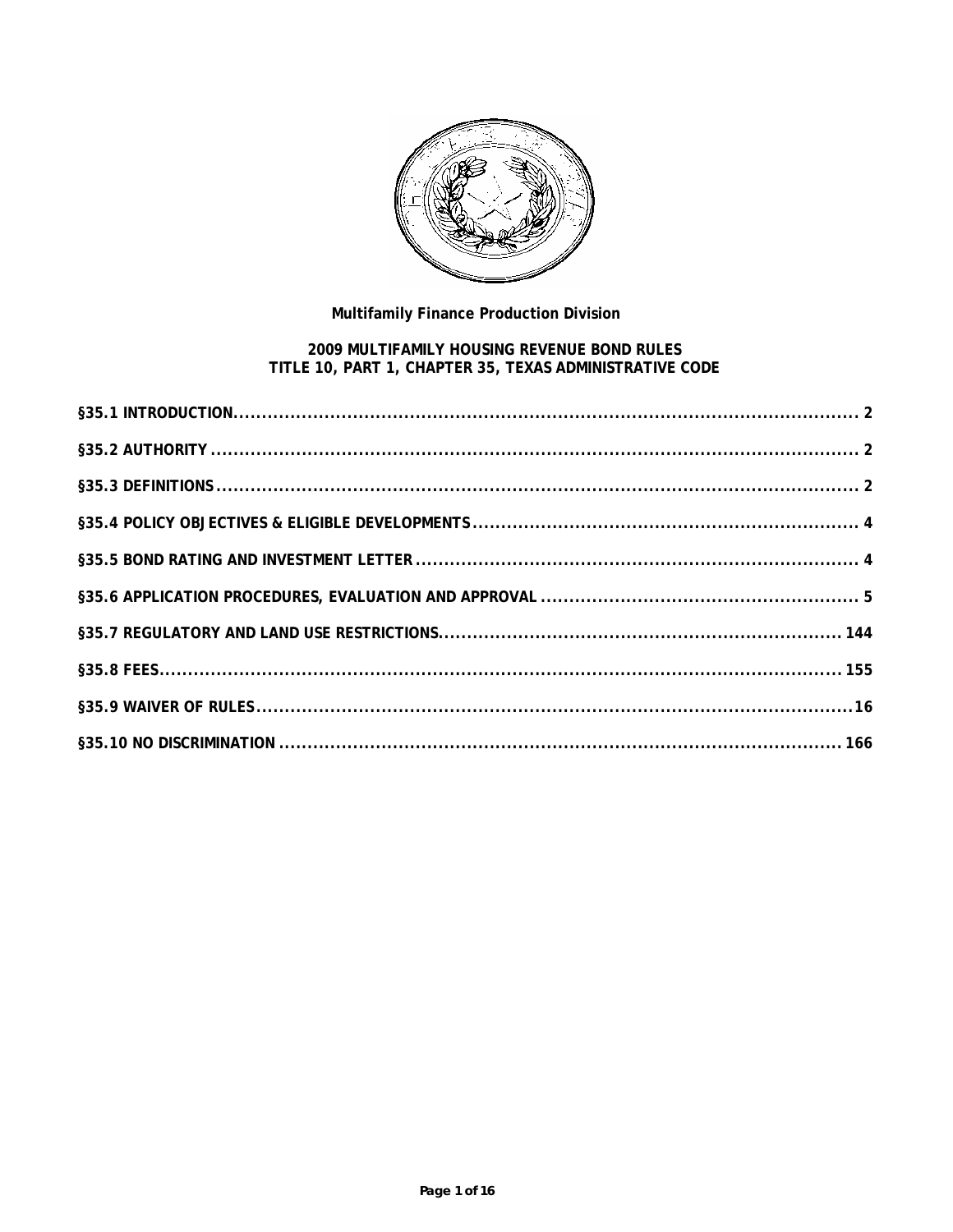# TITLE 10. COMMUNITY DEVELOPMENT PART I. TEXAS DEPARTMENT OF HOUSING AND COMMUNITY AFFAIRS CHAPTER 35. MULTIFAMILY HOUSING REVENUE BOND RULES 10 TAC §§35.1 – 35.10

### §35.1. Introduction

The purpose of this Chapter 35 is to state the Texas Department of Housing and Community Affairs (the "Department") requirements for issuing Bonds, the procedures for applying for multifamily housing revenue Bond financing, and the regulatory and land use restrictions imposed upon Developments financed with the issuance of Bonds for the 2009 Private Activity Bond Program Year. The rules and provisions contained in Chapter 35, of this title are separate from the rules relating to the Department's administration of the Housing Tax Credit Program. Applicants seeking a housing tax credit allocation should consult the Department's Qualified Allocation Plan and Rules ("QAP"), in effect for the program year for which the Housing Tax Credit application will be submitted. If the applicable QAP contradicts rules set forth in this chapter, the applicable QAP will take precedence over the rules in the chapter. The Department encourages the participation in the Multifamily Bond programs by working directly with Applicants, lenders, trustees, legal counsels, local and state officials and the general public to conduct business in an open, transparent and straightforward manner. The Department has simplified the process, within the limitation of statute, to affirmatively support and create affordable housing throughout the State of Texas.

#### §35.2. Authority

The Department receives its authority to issue Bonds from Chapter 2306 of the Texas Government Code. All Bonds issued by the Department must conform to the requirements of the Act. Notwithstanding anything herein to the contrary, tax-exempt Bonds which are issued to finance the Development of multifamily rental housing are specifically subject to the requirements of the laws of the State of Texas, including but not limited to Chapter 2306 and Chapter 1372 of the Texas Government Code relating to Private Activity Bonds, and to the requirements of the Code (as defined in this chapter).

# §35.3. Definitions

clearly indicates otherwise. The following words and terms, when used in the chapter, shall have the following meaning, unless context

- (1) Administrative Deficiency--As defined in §49.3(2) of this title.
- (2) Applicant--As defined in §49.3(7) of this title.
- (3) Application--As defined in §49.3(8) of this title.
- (4) Board--The Governing Board of the Department.

(5) Bond--An evidence of indebtedness or other obligation, regardless of the sources of payment, issued by the Department under the Act, including a bond, note, or bond or revenue anticipation note, regardless of whether the obligation is general or special, negotiable, or nonnegotiable, in bearer or registered form, in certified or book entry form, in temporary or permanent form, or with or without interest coupons.

 pronouncements issued by the United States Department of the Treasury or the Internal Revenue Service. (6) Code--The U.S. Internal Revenue Code of 1986, as amended from time to time, together with any applicable regulations, rules, rulings, revenue procedures, information statements or other official

(7) Development--As defined in §49.3(32) of this title.

- (8) Development Owner--As defined in §49.3(35) of this title.
- (9) Eligible Tenants--
	- (A) individuals and families of Extremely Low, Very Low and Low Income;

(B) Families of Moderate Income (in each case in the foregoing subparagraph (A) and (B) of this paragraph as such terms are defined by the Issuer under the Act); and

(C) Persons with Special Needs, in each case, with an Anticipated Annual Income not in excess of 140% of the area median income for a four-person household in the applicable standard metropolitan statistical area; provided that all Low-Income Tenants shall count as Eligible Tenants.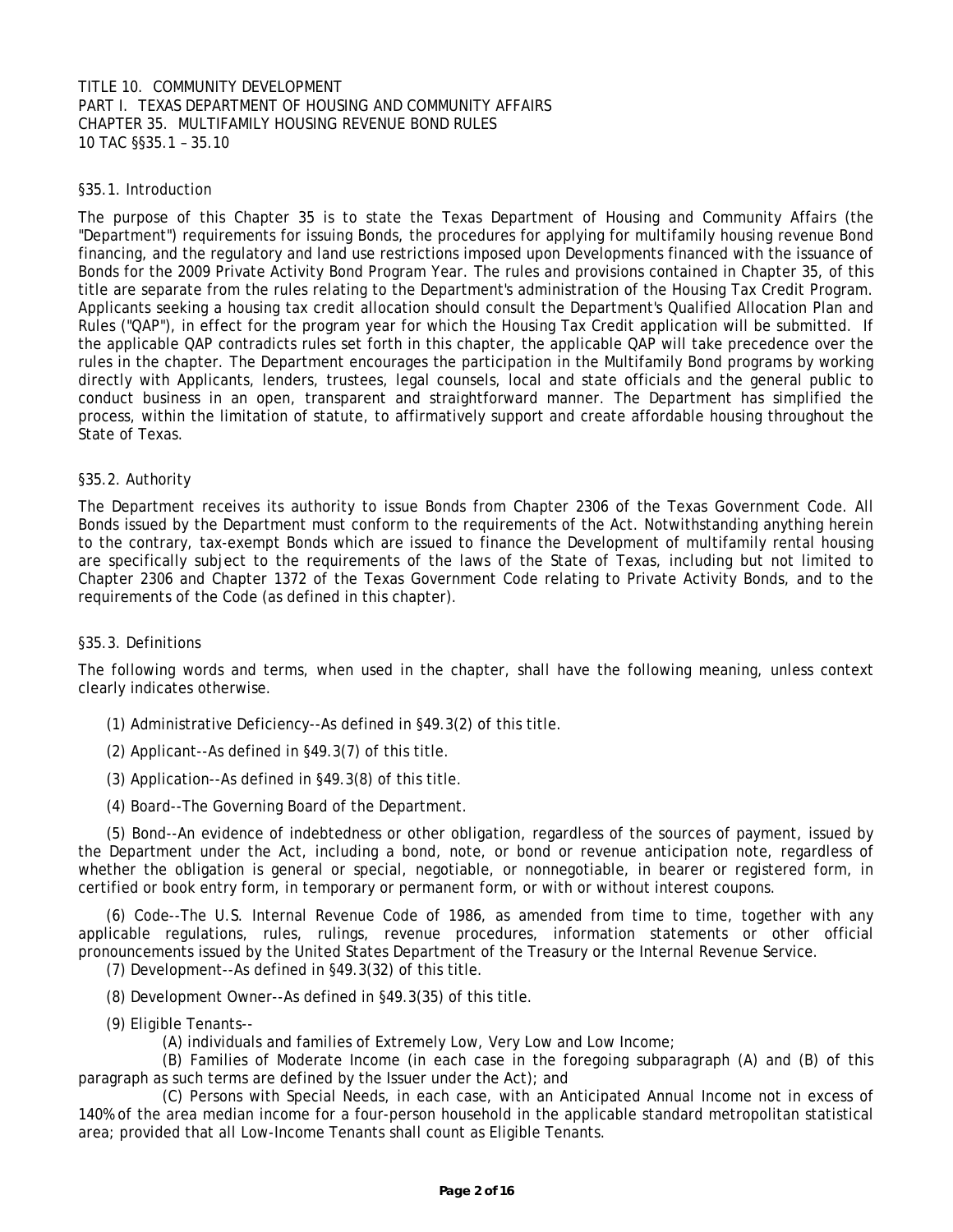(10) Extremely Low Income--The income received by an individual or family whose income does not exceed thirty percent (30%) of the area median income or applicable federal poverty line, as determined by the Act.

(11) Family of Moderate Income--A family:

(A) that is determined by the Board to require assistance taking into account:

(i) the amount of total income available for the housing needs of the individuals and family;

- (ii) the size of the family;
- (iii) the cost and condition of available housing facilities;

(iv) the ability of the individuals and family to compete successfully in the private housing market and to pay the amounts required by private enterprise for sanitary, decent, and safe housing; and

(v) standards established for various federal programs determining eligibility based on income;

and

(B) that does not qualify as a family of Low Income.

(12) Ineligible Building Type—As defined in §49.3(56) of this title.<br>(13) Institutional Buyer--

(A) An accredited investor as defined in Regulation D promulgated under the Securities Act of 1933, as amended (17 CFR §230.501(a)), but excluding any natural person or any director or executive officer of the Department (17 CFR §§230.501(a)(4)-(6)); or

(B) A qualified institutional buyer as defined by Rule 144A promulgated under the Securities Act of 1935, as amended (17 CFR §230.144(A)).

(14) Intergenerational Housing--As defined in §49.3(57) of this title.

(15) Low Income--The income received by an individual or family whose income does not exceed eighty percent (80%) of the area median income or applicable federal poverty line, as determined by the Act.

(16) Land Use Restriction Agreement (LURA)--An agreement between the Department and the Development Owner which is binding upon the Development Owner's successors in interest that encumbers the Development with respect to the requirements of law, including this title, the Act and Section 42 of the Code.

(17) New Construction--As defined in §49.3(64) of this title.

(18) Owner--An Applicant that is approved by the Department as qualified to own, construct, acquire, rehabilitate, operate, manage, or maintain a Development subject to the regulatory powers of the Department and other terms and conditions required by the Department and the Act.

(19) Persons with Special Needs--Persons who:

(A) Are considered to be disabled under a state or federal law;

(B) Are elderly, meaning 60 years of age or older or of an age specified by an applicable federal program;

(C) Are designated by the Board as experiencing a unique need for decent, safe housing that is not being met adequately by private enterprise; or

(D) Are legally responsible for caring for an individual described by subparagraph (A), (B) or (C) of this paragraph and meet the income guidelines established by the Board.

(20) Private Activity Bonds--Any Bonds described by §141(a) of the Code.

(21) Private Activity Bond Program Scoring Criteria--The scoring criteria established by the Department for the Department's Multifamily Housing Revenue Bond Program, §35.6(e) of this title.

(22) Private Activity Bond Program Threshold Requirements--The threshold requirements established by the Department for the Department's Multifamily Housing Revenue Bond Program, §35.6(d) of this title.

(23) Program--The Department's Multifamily Housing Revenue Bond Program.

(24) Proper Site Control--Regarding the legal control of the land to be used for the Development, means the earnest money contract is in the name of the Applicant (principal or member of the General Partner); fully executed by all parties and escrowed by the title company.

(25) Property--The real estate and all improvements thereon, whether currently existing or proposed to be built thereon in connection with the Development, and including all items of personal property affixed or related thereto.

(26) Qualified 501(c)(3) Bonds--Any Bonds described by §145(a) of the Code.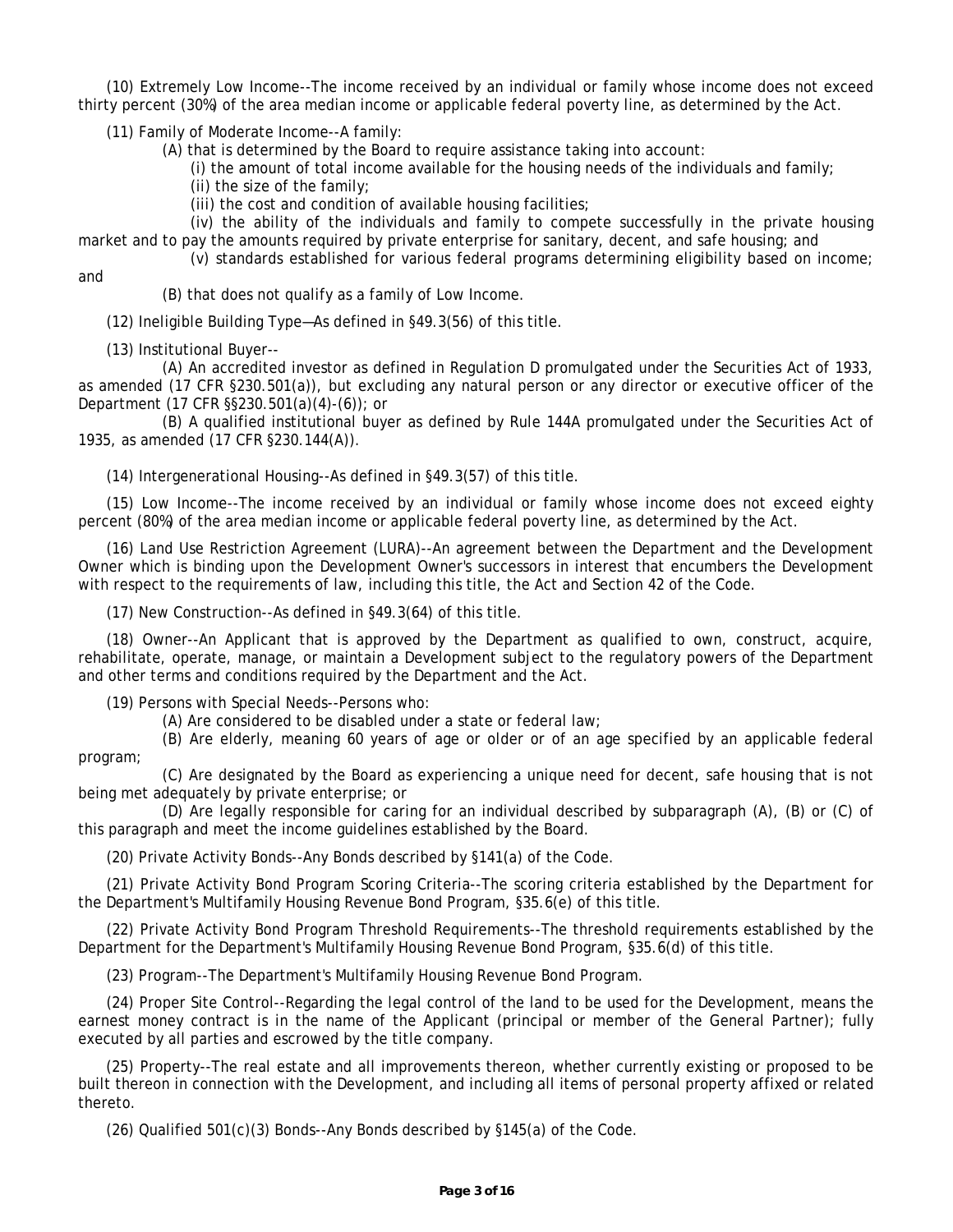(27) Rehabilitation--As defined in §49.3(81) of this title.

(28) Rural Area--An area that is located:

(A) Outside the boundaries of a primary metropolitan statistical area or a metropolitan statistical area;

(B) Within the boundaries of a primary metropolitan statistical area or a metropolitan statistical area, if the statistical area has a population of 25,000 or less and does not share a boundary with an urban area; or

(C) In an Area that is eligible for funding by Texas Rural Development Office of the United States Department of Agriculture (TRDO-USDA), other than an area that is located in a municipality with a population of more than 50,000.

(29) Rural Development--A Development or proposed Development that is located in a Rural Area, other than rural new construction Developments with more than 80 units.

(30) Tenant Income Certification--A certification as to income and other matters executed by the household members of each tenant in the Development, in such form as reasonably may be required by the Department in satisfaction of the criteria prescribed by the Secretary of Housing and Urban Development under §8(f)(3) of the Housing Act of 1937 ("the Housing Act") (42 U.S.C. 1437f) for purposes of determining whether a family is a lower income family within the meaning of the §8(f)(1) of the Housing Act.

(31) Tenant Services--Social services, including child care, transportation, and basic adult education, that are provided to individuals residing in low income housing under Title IV-A, Social Security Act (42 U.S.C. §601 et seq.), and other similar services.

(32) Tenant Services Program Plan--The plan, subject to approval by the Department, which describes the Tenant Services to be provided by the Development Owner in a Development.

(33) Trustee--A national banking association organized and existing under the laws of the United States, as trustee (together with its successors and assigns and any successor trustee).

(34) TRDO-USDA –As defined in §49.3(94) of this title.

(35) Unit--As defined in §49.3(95) of this title.

(36) Very Low Income--The income received by an individual or family whose income does not exceed sixty percent (60%) of the area median income or applicable federal poverty line as determined under the Act.

#### §35.4. Policy Objectives and Eligible Developments.

The Department will issue Bonds to finance the rehabilitation, preservation or construction of decent, safe and affordable housing throughout the State of Texas. Eligible Developments may include those which are constructed, acquired, or rehabilitated and which provide housing for individuals and families of Low Income, Very Low Income, or Extremely Low Income, and Families of Moderate Income.

§35.5. Bond Rating and Investment Letter.

(a) Bond Ratings. All publicly offered Bonds issued by the Department to finance Developments shall have and be required to maintain a debt rating the equivalent of at least an "A" rating assigned to long-term obligations by Standard & Poor's Ratings Services, a division of The McGraw-Hill Companies, Inc. or Moody's Investors Service, Inc. If such rating is based upon credit enhancement provided by an institution other than the Applicant or Development Owner, the form and substance of such credit enhancement shall be subject to approval by the Board, which approval shall be evidenced by adoption by the Board of a resolution authorizing the issuance of the credit-enhanced Bonds. Remedies relating to failure to maintain appropriate credit ratings shall be provided in the financing documents relating to the Development.

(b) Investment Letters. Bonds rated less than "A," or Bonds which are unrated must be placed with one or more Institutional Buyers and must be accompanied by an investment letter acceptable to the Department. Subsequent purchasers of such Bonds shall also be qualified as Institutional Buyers and shall sign and deliver to the Department an investment letter in a form acceptable to the Department. Bonds rated less than "A" and Bonds which are unrated shall be issued in physical form, in minimum denominations of one hundred thousand dollars (\$100,000), and shall carry a legend requiring any purchasers of the Bonds to sign and deliver to the Department an investment letter in a form acceptable to the Department.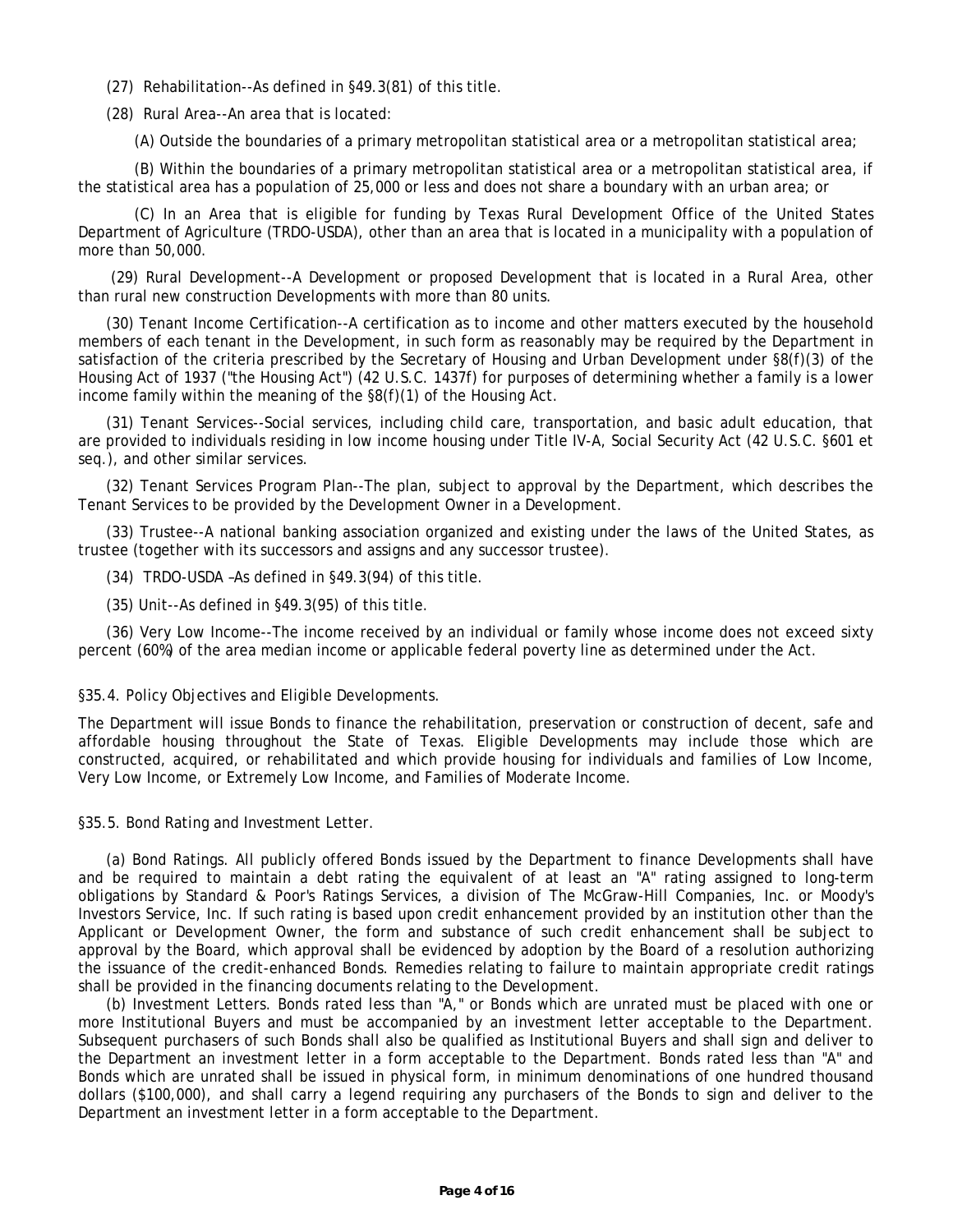§35.6. Application Procedures, Evaluation and Approval.

with the Application, and the Department disclaims any and all responsibility and liability in this regard. (a) Application Costs, Costs of Issuance, Responsibility and Disclaimer. The Applicant shall pay all costs associated with the preparation and submission of the Application--including costs associated with the publication and posting of required public notices--and all costs and expenses associated with the issuance of the Bonds, regardless of whether the Application is ultimately approved or whether Bonds are ultimately issued. At any stage during the Application process, the Applicant is solely responsible for determining whether to proceed

 if a tie still exists, the Application with the greatest number of points awarded for Quality and Amenities for the be posted on the Department's website. (b) Pre-application. An Applicant who requests financing from the Department for a Development shall submit a pre-application in a format prescribed by the Department. Within fourteen (14) days of the Department's receipt of the pre-application, the Department will be responsible for federal, state, and local community notifications of the proposed Development. Upon review of the pre-application, if the Development is determined to be ineligible for Bond financing by the Department, the Department will send a letter to the Applicant explaining the reason for the ineligibility. If the Development is determined to be eligible for Bond financing by the Department, the Department will score and rank the pre-application based on the Private Activity Bond Program Scoring Criteria as described in subsection (d) of this section. The Department will rank the pre-application with higher scores ranking higher within each priority defined by §1372.0321, Texas Government Code. All Priority 1 Applications will be ranked above all Priority 2 Applications which will be ranked above all Priority 3 Applications, regardless of score, reflecting a priority structure which gives consideration to the income levels of the tenants and the rent levels of the units consistent with §2306.359. This priority ranking will be used throughout the calendar year. In the event two or more Applications receive the same score, the Department will use, as a tie-breaking mechanism, a priority first for Applications involving rehabilitation; then Development; then if a tie still exists, the Department will grant preference to the pre-application with the lower number of net rentable square feet per bond amount requested. Pre-Applications must meet the threshold requirements as stated in the Private Activity Bond Program Threshold Requirements as set out in subsection (c) of this section. After scoring and ranking, the Development and the proposed financing structure will be presented to the Department's Board for consideration of a resolution declaring the Department's initial intent to issue Bonds (the "inducement resolution") with respect to the Development. After Board approval of the inducement resolution, the induced Applications will be submitted to the Texas Bond Review Board for its lottery, waiting list or carryforward processing in rank order. The Texas Bond Review Board will draw the number of lottery numbers that equates to the number of eligible Applications submitted by the Department for participation in lottery. The lottery numbers drawn will not equate to a specific Development. The Texas Bond Review Board will thereafter assign the lowest lottery number drawn to the highest ranked Application as previously determined by the Department. The Texas Bond Review Board will issue reservations of allocation for Applications submitted for the waiting list or carryforward in the order provided by the Department based on rank. The criteria by which a Development may be deemed to be eligible or ineligible are explained in subsection (j) of this section, entitled Eligibility Criteria. The Private Activity Bond Program Scoring Criteria will

(c) Approval of the inducement resolution does not guarantee final Board approval of the Bond Application. Department staff, for good cause, may recommend that the Board not approve an inducement resolution for an Application. The TDHCA Board reviews the Development as a whole for adherence to timelines and notification rules in the Qualified Allocation Plan and Rules, the need for the Development, compliance with local government rules and procedures, financial feasibility and the input of local and state officials and interested community members. These factors and others will be used to make the final determination at the appropriate time. Because each Development is unique, making the final determination is often dependent on the issues presented at the time the Application is presented to the Board.

(d) Pre-Application Threshold Requirements.

 if not reflected by the Applicant in the Application. Prequalification Assumptions: (A) Development Feasibility: (1) As the Department reviews the Application, the Department will use the following assumptions, even

- (i) Debt Coverage Ratio must be greater than or equal to 1.15;
- (ii) Deferred Developer Fees are limited to 80% of Developer's Fees;

(iii) Contractor Fee, Overhead and General Requirements are limited to 14% of direct costs plus site work cost; and

(iv) Developer Fees cannot exceed 15% of the project's Total Eligible Basis.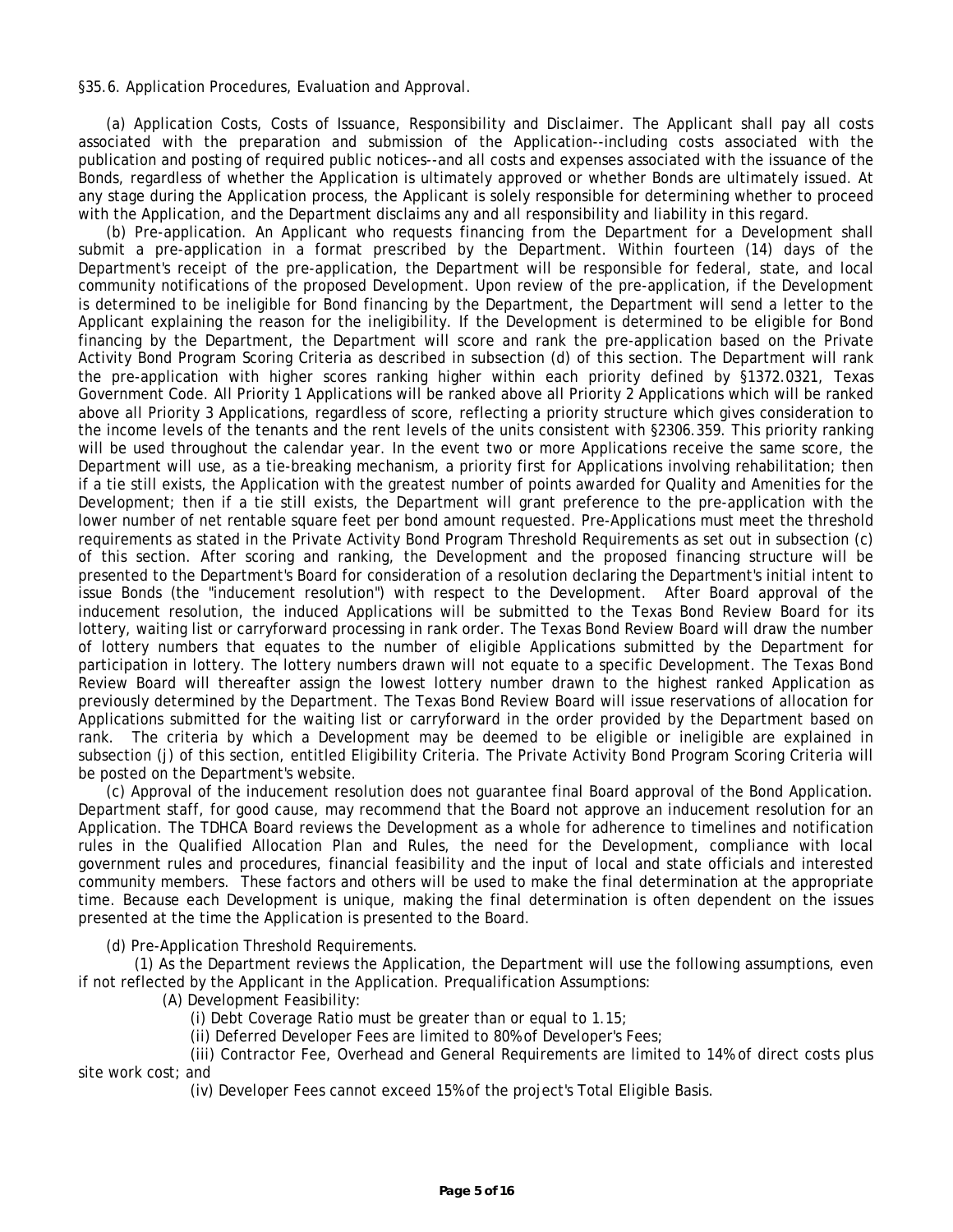(B) Construction Costs Per Unit Assumption. Costs not to exceed \$85 per square foot for general population developments and \$95 for elderly developments (Acquisition / Rehab developments are exempt from this requirement);

(C) Anticipated Interest Rate and Term. As stated in the Summary of Financing Participants in the pre-application;

(D) Size of Units (Acquisition/Rehab developments are exempt from this requirement):

(i) Efficiency Units must be at least 550 square feet;

(ii) One bedroom Unit must be greater than or equal to 650 square feet for family and 600 square feet for senior Units;

(iii) Two bedroom Unit must be greater than or equal to 900 square feet for family and 700 square feet for senior Units;

(iv) Three bedroom Unit must be greater than or equal to 1,000 square feet; and/or.

(v) Four bedroom Unit must be greater than or equal to 1,200 square feet.

(2) Appropriate Zoning. Evidence of appropriate zoning for the proposed use or evidence of application made and pending decision;

 through the scheduled TDHCA Board meeting at full application. The potential expiration of site control does (3) Executed Site Control. Properly executed and escrow receipted site control through the inducement Board meeting at pre-application and 90 days from the date of the bond reservation with the option to extend not warrant the application being presented to the TDHCA Board prior to the scheduled meeting;

(4) Current Market Information (must support affordable rents);

(5) Completed current TDHCA Bond Pre-Application;

(6) Completed Multifamily Rental Worksheets;

(7) Certification of Local Elected Official request for neighborhood organization information and Public Notification Information;

(8) Completed 2009 Bond Review Board Residential Rental Attachment;

(9) Signed letter of Responsibility for All Costs Incurred;

(10) Signed Mortgage Revenue Bond Program Certification Letter;

(11) Evidence of Paid Application Fees (\$1,000 to TDHCA, \$2,000 to Vinson and Elkins, as the Department's bond counsel, and \$5,000 to Bond Review Board);

(12) Boundary Survey or Plat clearly identifying the location and boundaries of the subject property;

(13) Local Area map showing the location of the Property and Community Services / Amenities within a three (3) mile radius;

(14) Utility Allowance documented from the Appropriate Local Housing Authority;

(15) Organization Chart showing the structure of the Applicant and the ownership structure of any principals of the Applicant with evidence of Entity Registration or Reservation with the Secretary of State; and

(16) Required Notification. Evidence of notification is required in the form of the "Certification of Notifications" form provided in the pre-application stating that they made all the required notifications prior to the deadlines and a copy of the entire mailing list on the "Public Information Form" (including names and complete addresses) of all the recipients. Proof of delivery of the notification must not be older than three months prior to the date of Application submission date. Notification must be sent to all the following individuals and entities (If the QAP and Rules in effect for the program year for which the Bond and Housing Tax Credit applications are submitted reflect a notification process that is different from the process listed in subparagraphs (A) – (F) of this paragraph, then the QAP and Rules will override the notification process listed in subparagraphs (A) – (F) of this paragraph):

(A) State Senator and Representative that represents the community containing the development;

(B) Presiding Officer of the governing body of any municipality containing the development and all elected members of that body (Mayor, City Council members);

(C) Presiding Officer of the governing body of the county containing the development and all elected members of that body (County Judge and/or Commissioners);

(D) School District Superintendent of the school district containing the development;

(E) Presiding Officer of the School Board of Trustees of the school district containing the development; and

(F) Evidence in the form of a certification that all of the notifications required under this paragraph have been made. Requests for Neighborhood Organizations under clause (i) of this subparagraph must be made by the deadlines described in that clause. Evidence of notification must meet the requirements identified in clause (ii) of this subparagraph to all of the individuals and entities identified in clause (iii) of this subparagraph.

(i) The Applicant must request Neighborhood Organizations on record with the county and state whose boundaries include the proposed Development Site as follows: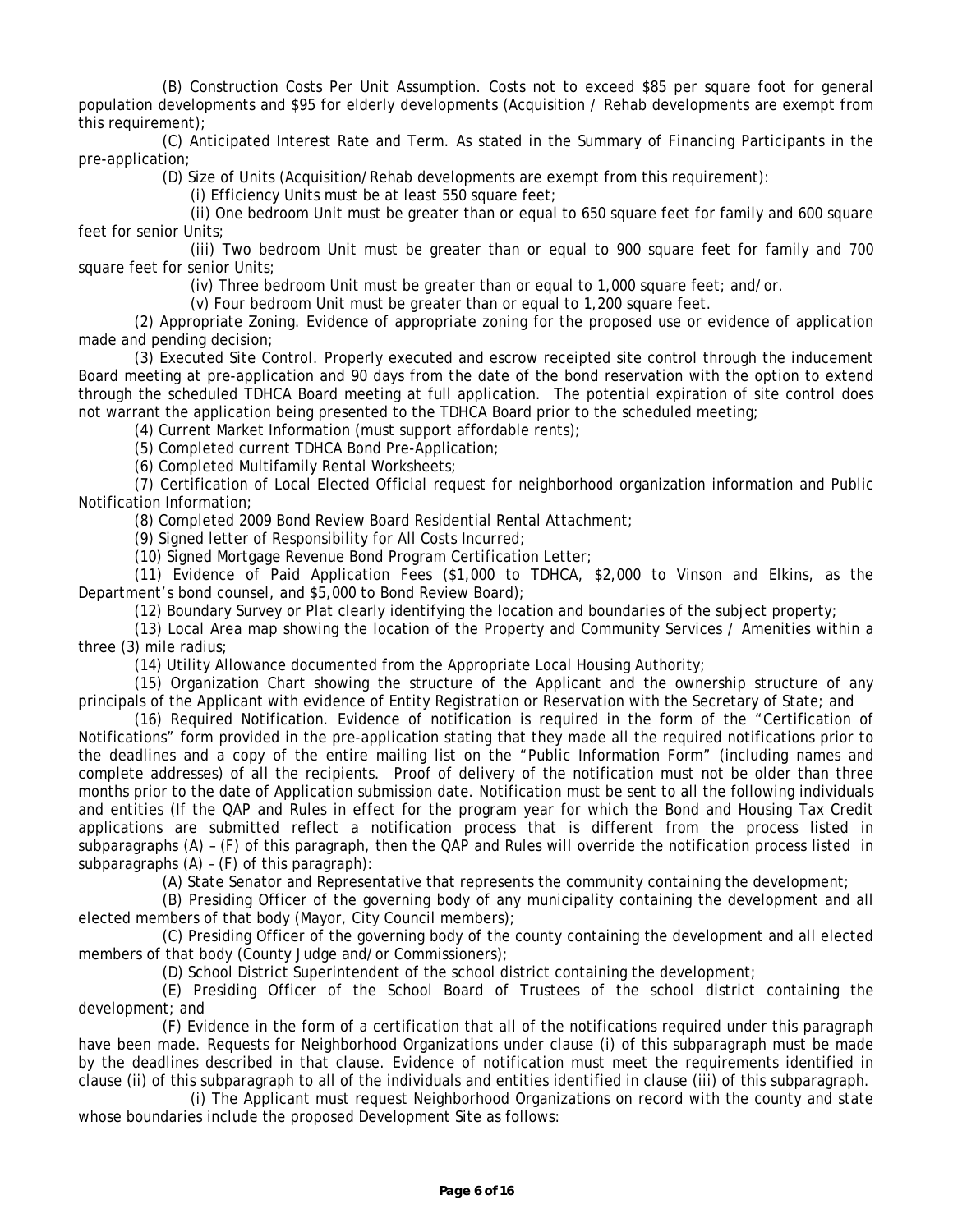(I) No later than fourteen (14) days prior to the date the Application is submitted, the Applicant must e-mail, fax or mail with registered receipt a completed, "Neighborhood Organization Request" letter as provided in the Pre-Application materials to the local elected official for the city and county where the Development is proposed to be located. If the Development is located in an Area that has district based local elected officials, or both at-large and district based local elected officials, the request must be made to the city council member or county commissioner representing that district; if the Development is located in an Area that has only at-large local elected officials, the request must be made to the mayor or county judge for the jurisdiction. If the Development is not located within a city or is located in the Extra Territorial Jurisdiction (ETJ) of a city, the county local elected official must be contacted. In the event that local elected officials refer the Applicant to another source, the Applicant must request neighborhood organizations from that source in the same format;

(II) If no reply letter is received from the local elected officials by seven (7) days prior to the Application submission, then the Applicant must certify to that fact with the "Pre-Application Notification Certification Form" provided in the Pre-Application materials; and

(III) The Applicant must list all Neighborhood Organizations on record with the county or state whose boundaries contain the proposed Development Site or that the Applicant has knowledge of as of the Pre-Application Submission in the "Certification of Notification Form" provided in the Pre-Application.

(ii) No later than the date the Pre-Application is submitted, Notification must be sent to all of the following individuals and entities by e-mail, fax or mail with registered receipt in the format required in the "Pre-Application Notification Template" provided in the Pre-Application materials. Developments located in an Extra Territorial Jurisdiction (ETJ) of a city are not required to notify city officials; however the county officials are required to be notified. Evidence of Notification is required in the form of a certification in the "Certification of Notification Form" provided in the Pre-Application materials. It is strongly encouraged that Applicants retain proof of delivery of the notifications to the persons or entities prescribed in subclauses (I) – (IX) of this clause in the event the Department requires proof of Notification. Evidence of proof of delivery is demonstrated by signed receipt for mail or courier delivery and confirmation of receipt by recipient for facsimile and electronic mail. Officials to be notified are those officials in office at the time the Pre-Application is submitted.

(I) Neighborhood Organizations on record with the state or county whose boundaries contain the proposed Development Site as identified in clause (i)(III) of this subparagraph;

(II) Superintendent of the school district containing the Development;

(III) Presiding officer of the board of trustees of the school district containing the

Development;

Development;

(IV) Mayor of any municipality containing the Development;

(V) All elected members of the governing body of any municipality containing the

(VI) Presiding officer of the governing body of the county containing the Development;

(VII) All elected members of the governing body of the county containing the Development; (VIII) State representative of the district containing the Development; and

(IX) State senator of the district containing the Development.

(iii) Each such notice must include, at a minimum, all of the following:

(I) The Applicant's name, address, individual contact name and phone number;

(II) The Development name, address, city and county;

 submitting a request for Private Activity Bonds and Housing Tax Credits with the Texas Department of Housing (III) A statement informing the entity or individual being notified that the Applicant is and Community Affairs;

(IV) Statement of whether the Development proposes New Construction or Rehabilitation;

(V) The type of Development being proposed (single family homes, duplex, apartments,

townhomes, highrise etc.) and population being served (family, Intergenerational Housing, or elderly);

(VI) The approximate total number of Units and approximate total number of low-income Units;

(VII) The approximate percentage of Units serving each level of AMGI (e.g. 20% at 50% of AMGI, etc.) and the percentage of Units that are market rate; and

(VIII) The number of Units and proposed rents (less utility allowances) for the low-income Units and the number of Units and the proposed rents for any market rate Units. Rents to be provided are those that are effective at the time of the Pre-Application, which are subject to change as annual changes in the area median income occur.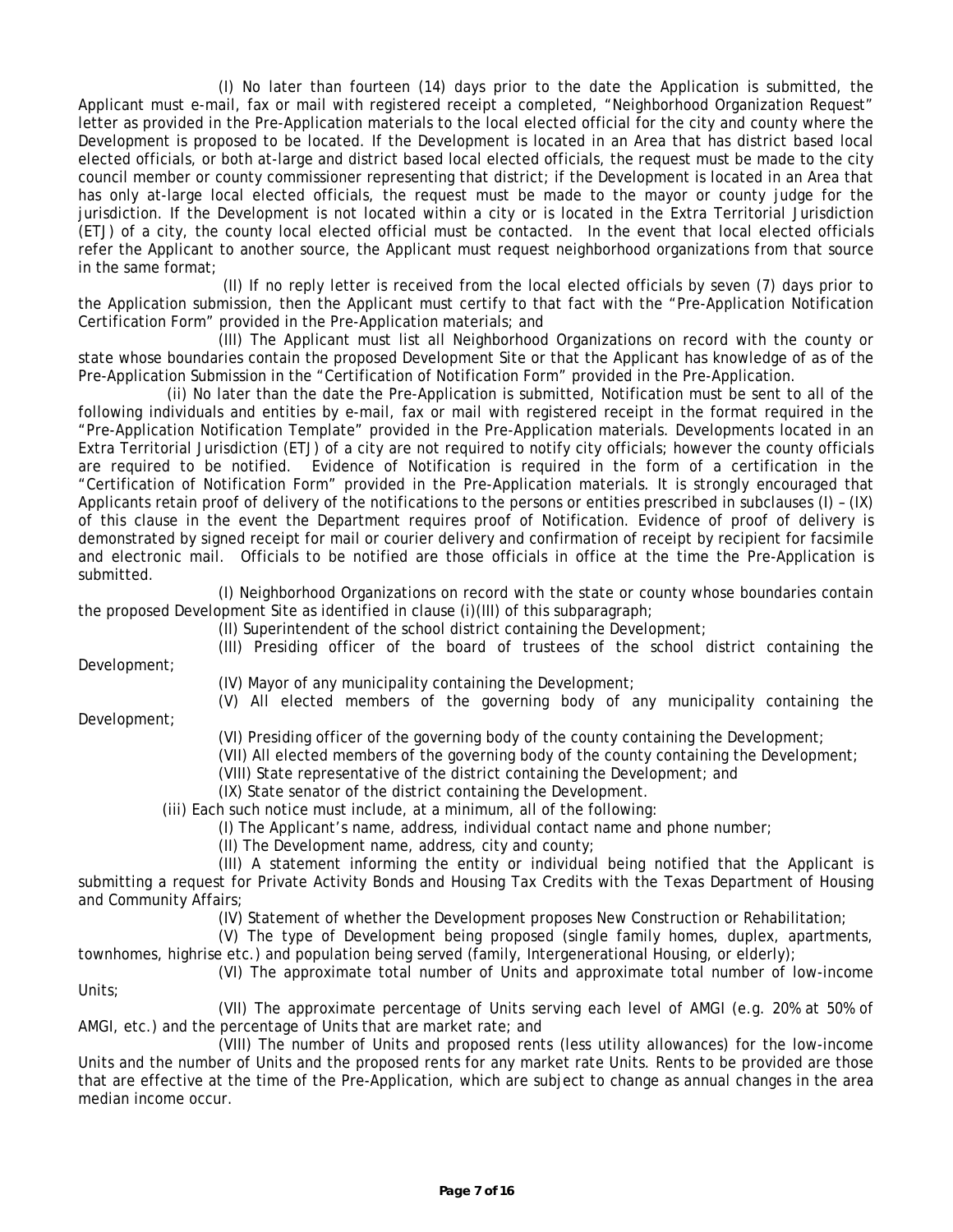(17) All New Construction or Reconstruction units must provide the amenities in subparagraphs (A) – (G) of this paragraph. Rehabilitation (excluding Reconstruction) must provide the amenities in subparagraphs (B) – (G) of this paragraph unless expressly identified as not required (§2306.187).

(A) All new construction units must be wired with RG-6 COAX or better and CAT3 phone cable or better, wired to each bedroom, dining room and living room;

(B) Blinds or window coverings for all windows;

(C) Energy-Star or equivalently rated dishwasher and disposal (not required for TRDO-USDA Developments);

(D) Energy-Star or equivalently rated Refrigerator (not required for SRO Developments);

(E) Oven/Range;

(F) Exhaust/vent fans (vented to the outside) in bathrooms;

(G) Energy-Star or equivalently rated ceiling fans in living areas and bedrooms; and

(H) Energy-Star or equivalently rated lighting in all Units which may include florescent bulbs.

(e) Pre-Application Scoring Criteria.

(1) Income and rent levels of the tenants: Priority 1 applications will receive 10 points, Priority 2 applications will receive 7 points and Priority 3 applications will receive 5 points.

(2) Construction Cost per Unit includes: direct hard costs, site work, contractor profit, overhead, general requirements and contingency. Calculation will be hard costs per square foot of net rentable area. Must be greater than or equal to \$85 per square foot for general population Developments and \$95 per square foot for elderly Developments (1 point) (Acquisition / Rehab will automatically receive (1 point)).

(3) Size of Units. Average size of all Units combined in the development must be greater than or equal to 950 square foot for family and must be greater than or equal to 750 square foot for elderly (5 points). (Acquisition / Rehab developments will automatically receive 5 points).

(4) Period of Guaranteed Affordability for Low Income Tenants. Add 10 years of affordability after the extended use period for a total affordability period of 40 years (1 point).

(5) Quality and Amenities Substitutions in amenities will be allowed as long as the overall score is not affected. Applications in which Developments provide specific qualities and amenities at no extra charge to the tenant will be awarded points as follows: Acquisition/Rehab developments will receive 1.5 points for each item.

(A) Laundry Connections (2 points);

(B) Self-cleaning or continuous cleaning ovens (1 point);

(C) Microwave Ovens (in each Unit) (1 point);

(D) Refrigerator with icemaker (1 point);

(E) Laundry equipment (washer and dryers) for each individual Unit including a front load washer and dryer in required UFAS compliant Units (3 points);

(F) Storage Room of approximately nine (9) square feet or greater (does not include bedroom, entryway or linen closets (does not have to be in the unit but must be on the property site) (1 point);

(G) Covered entries (1 point);

(H) Nine foot ceilings in living room and all bedrooms (at minimum) (1 point);

(I) Covered patios or covered balconies (1 point);

(J) Covered Parking (including garages) of at least one covered space per Unit (2 points);

(K) High speed internet service to all Units at no cost to residents (2 points);

(L) Fire sprinklers in all Units (2 points);

(M) 100% masonry on exterior, which can include stucco, cementitious board products, concrete brick and mortarless concrete masonry; excludes EIFS synthetic stucco (3 points). Applicants may not select this item if subparagraph (N) of this paragraph is selected);

(N) Greater than 75% Masonry on exterior, which can include stucco and cementitious board products, concrete brick and mortarless concrete masonry; excludes EIFS synthetic stucco (1 point). Applicants may not select this item if subparagraph (M) of this paragraph is selected);

(O) Thirty year architectural shingle roofing (1 point);

(P) Use of energy efficient alternative construction materials (structurally insulated panels) with wall insulation at a minimum of R-20 (3 points);

(Q) R-15 Walls / R-30 Ceilings (rating of wall system) (3 points);

(R) 14 SEER HVAC or evaporative coolers in dry climates for new construction, adaptive reuse and reconstruction or radiant barrier in the attic for the rehabilitation (3 points);

(S) One Children's Playscape Equipped for 5 to 12 years olds, or one Tot Lot (1 point);

(T) Two Children's Playscapes Equipped for 5 to 12 year olds, two Tot Lots, or one of each (2 points);

(U) Sport Court (Tennis, Basketball or Volleyball)(2 points);

(V) Enclosed sun porch or covered community porch/patio (2 points);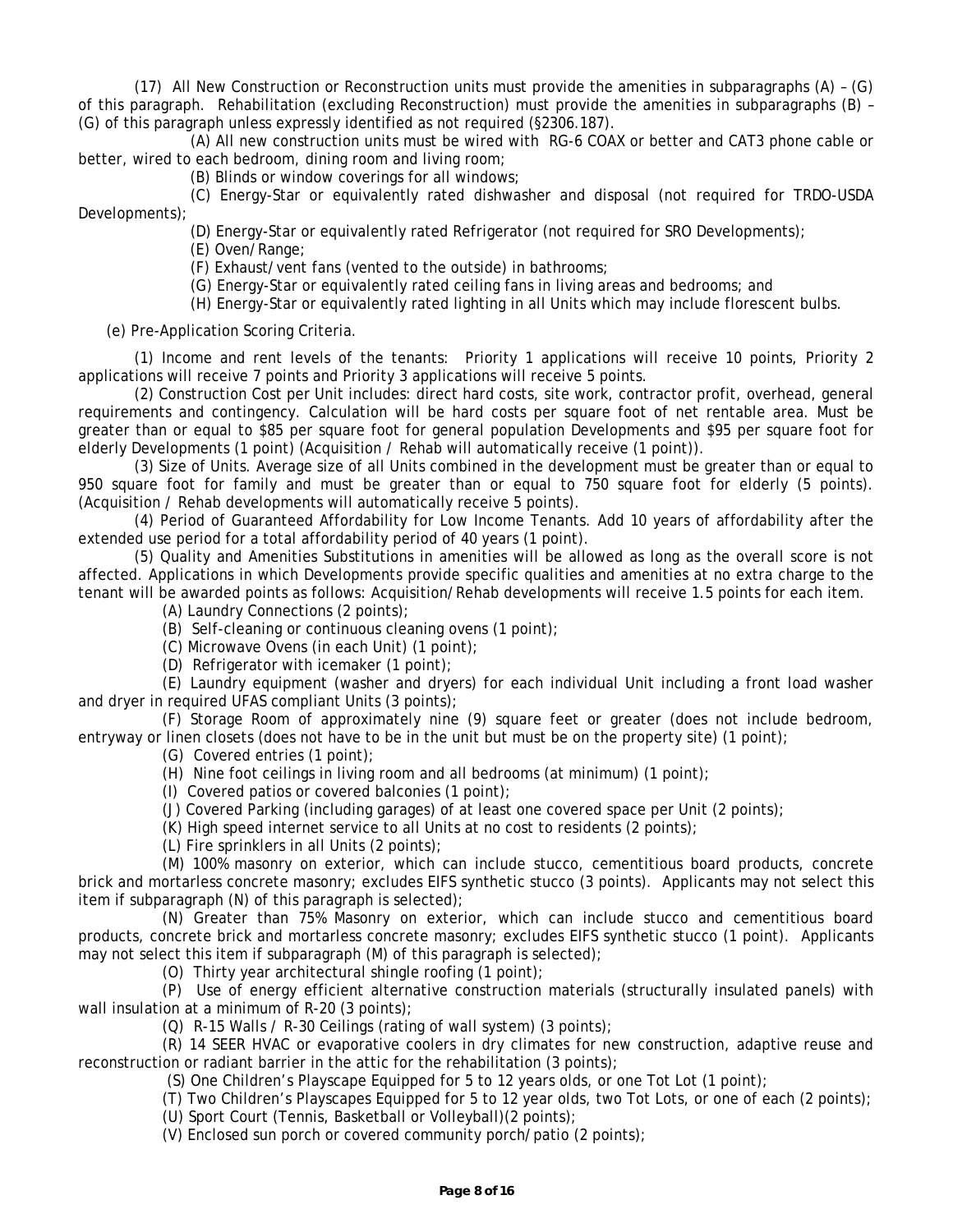(W) BBQ Grills and Tables (at least one each per 50 Units) (1 point);

(X) Accessible walking path/jogging path separate from a sidewalk (1 point);

(Y) Full Perimeter fencing (2 points);

(Z) Controlled access gate (1 point);

(AA) Equipped and functioning business center or equipped computer learning center with 1 computer for every 30 Units proposed in the Application, and 1 printer for every 3 computers (with a minimum of one printer), and 1 fax machine (2 points);

(BB) Furnished and staffed children's activity center (3 points);

(CC) Horseshoe pit, putting green or shuffleboard court (1 point);

(DD) Furnished Fitness Center equipped with a minimum of two of the following fitness equipment options with at least one per every 40 Units or partial increment of 40 Units: stationary bicycle, elliptical trainer, treadmill, rowing machine, universal gym, stationary weight bench, sauna, stair climber, etc. The maximum number of equipment options required for any Development, regardless of number of Units, shall be five (2 points);

(EE) Library with an accessible sitting area (separate from the community room) (1 point);

(FF) Gazebo with sitting area (1 point);

(GG) Covered Pavilion that includes barbeque grills and tables (2 points);

(HH) Swimming pool (3 points);

(II) Community laundry room (with at least one front loading washer) (1 point);

(JJ) Furnished Community room (1 point);

(KK) Service coordinator office in addition to leasing offices (1 point);

(LL) Senior Activity Room (Arts and Crafts, etc.)(2 points);

(MM) Health Screening Room (1 point);

(NN) Secured Entry (elevator buildings only)--(1 point);

(OO) Community Dining Room with full or warming kitchen (3 points);

(PP) Community Theatre Room equipped with a 52 inch or larger screen with surround sound equipment, DVD player; and theatre seating (3 points).

(QQ) Green Building amenities (Rehabilitation Developments will receive 1.5 points for each point requested for the green building amenities):

(i) evaporative coolers (for use in designated counties listed in the Application Materials, 2009 Housing Tax Credit Site Demographics Information) (1 point);

(ii) passive solar heating/cooling (3 points maximum)

(I)Two points if the glazing area on the north- and south-facing walls of the building is at least 50% greater than the sum of the glazing area on the east- and west- facing walls; and the east-west axis of the building is within 15 degrees of due east-west.

 screens or solar film on all East, West, and South Windows with building oriented to east-west axis within 15 (II)One point if in addition to the east-west axis of the building oriented within 15 degrees of due east-west, utilize a narrow floor plate (less than 40 feet), single loaded corridors and open floor plan to optimize daylight penetration and passive ventilation (note: to qualify for this particular point, application must also implement the 15 degree building orientation option above); and 100% of HVAC condenser units are shaded so they are fully shaded 75% of the time during summer months (May through August); and solar degrees of due east-west, west-south axis within 15 degrees of due west-south, and south-east axis within 15 degrees of due south-east.

(iii) water conserving features (2 points maximum, 1 point for each):

(I)Install low-flow toilets using less than or equal to 1.6 gallons per flush, or high efficiency toilets using less than or equal to 1.28 gallons/flush.

(II)Install bathroom lavatory faucets and showerheads that do not exceed 2.0 gallons/minute and kitchen faucets that do not exceed 1.5 gallons/minute. Applies to all fixtures throughout the development. Rehab projects may choose to install compliant faucet aerators instead of replacing entire faucets.

(iv) solar water heaters (Solar water heaters designed to provide at least 25% of the average energy used to heat domestic water throughout the entire development.) (2 points);

(v) irrigation and landscaping (must implement both of the following) (2 points)

(I)collected water (at least 50%) for irrigation purposes;

(II)selction of native trees and plants that are appropriate to the site's soils and microclimate and locate then to allow for shading in the sumer and allow for heat gain in the winter

(vi) sub-metered utility meters (2 points maximum);

(I)Sub-metered utility meters on rehab project without existing sub-meters or new construction senior project (2 points); or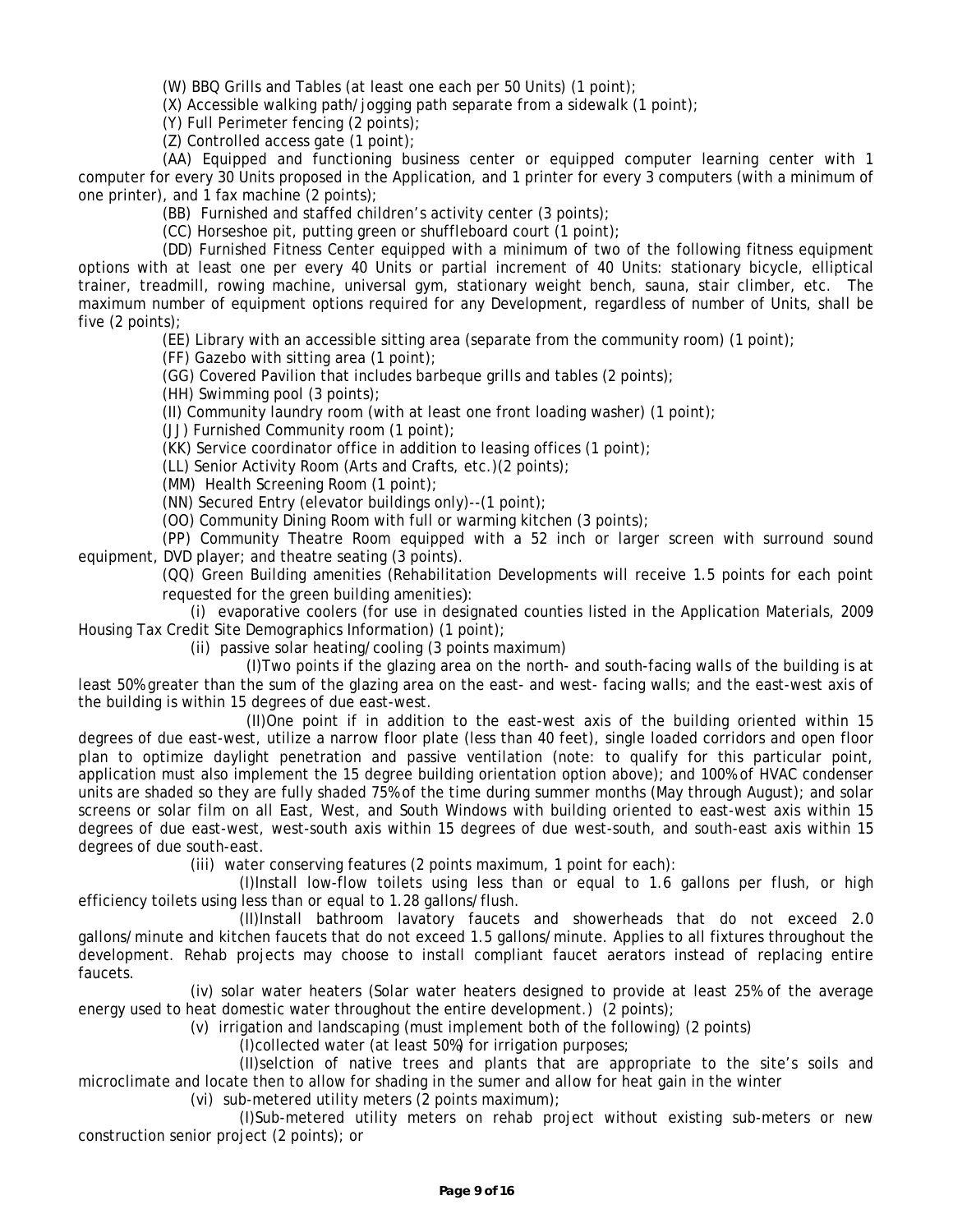(II)Sub-metered utility meters on new construction project (excluding new construction senior project) (1 point)

(vii) energy efficiency (4 points maximum);

(I)Three points if Energy Elements include Energy-Star qualified windows and glass doors; and Exterior envelope insulation, vapor barriers and air barriers greater than or equal to Energy Star air barrier and insulation criteria; and HVAC, domestic hot water heater, or insulation that exceeds Energy Star standards or exceeds the IRC 2006; OR

(I)Four points if the project promotes energy efficiency by meeting the requirements of Energy Star for Homes by either complying with the appropriate builder option package or a HERS score of 85.

(viii) thermally and draft efficient doors (SHGC of 0.40 or lower and U-value specified by climate zone according to the 2006 IECC) (2 points);

(ix) photovoltaic panels for electricity and design and wiring for the use of such panels (3 points maximum);

(I)Photovoltaic panels that total 10 kW (1point);

(II)Photovoltaic panels that total 20 kW (2 points);

(III)Photovoltaic panels that total 30 kW (3 points)

(x) construction waste management and implementation of EPA's Best Management Practices for erosion and sedimentation control during construction (1 point);

(xi) recycling service provided throughout the compliance period (1 point);

(xii) water permeable walkways (at least 20% of walkways and parking) (1 point).

(xiii) bamboo flooring, wool carpet, linoleum flooring, straw board, poplar OSB, or cotton batt insulation (50% of flooring on the ground floor of the development must be finished concrete and/or ceramic tile. 50% of the flooring on upper floors must be ceramic tile and/or a flooring material that is Floor Score Certified (developed by the Resilient Floor Covering Institute), applied with a Floor Score Certified adhesive and comes with a minimum 7-year wear through warranty. (2 points);

 overhead and utility allocations may not be included): (6) Tenant Services (Tenant Services shall include only direct costs (tenant services contract amount, supplies for services, internet connections, initial cost of computer equipment, etc.). Indirect costs such as

- (A) \$10.00 per Unit per month (10 points);
- (B) \$7.00 per Unit per month (5 points); or
- (C) \$4.00 per Unit per month (3 points).

(7) Zoning appropriate for the proposed use or no zoning required for the intended use must be in place at the time of the Application submission date, which is listed on the Department's website for Applications submitted for waiting list and carryforward, in order to receive points (5 points).

(8) Proper Site Control (as defined in §35.3(24) of this title). Site control must be through the scheduled Board meeting inducement and at full application must be 90 days from the date of the bond reservation with the option to extend through the scheduled TDHCA Board meeting. The potential expiration of site control does not warrant the application being presented to the TDHCA Board prior to the scheduled meeting. For Applications submitted for waiting list and carryforward all information must be correct at the time of the Application submission date, listed on the Department's website in order to receive points (5 points).

 (9) Development Support / Opposition Maximum net points of +24 to -24. Each letter will receive a maximum of +3 to -3. All letters received by 5:00 PM, seven (7) business days prior to the date of the Board meeting at which the Application will be considered for Applications submitted for waiting list and carryforward will be used in scoring. The letter must specifically indicate support or opposition otherwise the letter will be considered neutral:

(A) Texas State Senator and Texas State Representative (maximum +3 to -3 points per official);

(B) Presiding officer of the governing body of any municipality containing the Development and the elected district member of the governing body of the municipality containing the Development (maximum +3 to - 3 points per official);

(C) Presiding officer of the governing body of the county containing the Development and the elected district member of the governing body of the county containing the Development (if the site is not in a municipality, these points will be doubled) (maximum +3 to -3 points per official); and/or

(D) Local School District Superintendent and Presiding Officer of the Board of Trustees for the School district containing the Development (maximum +3 to -3 points per official).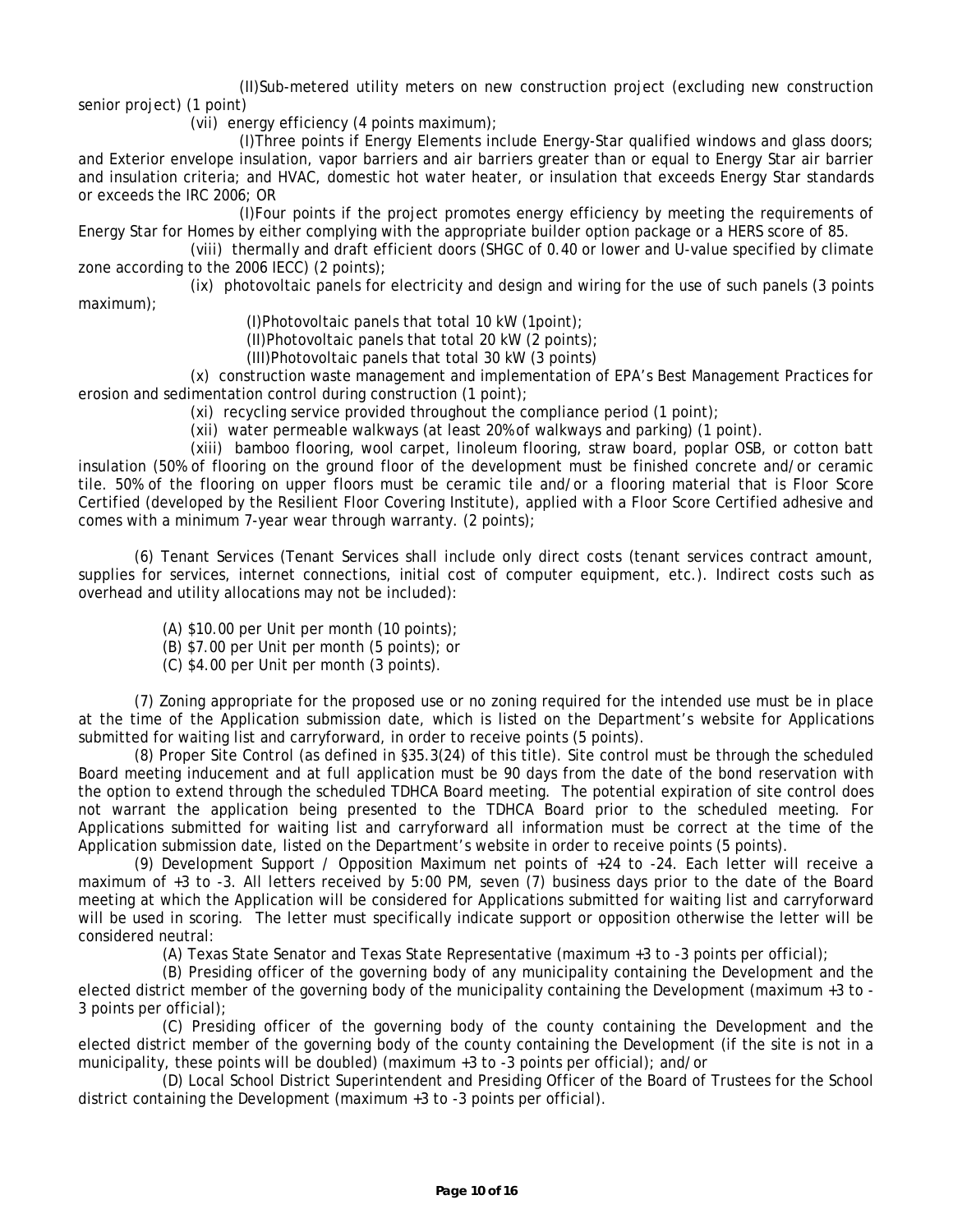(10) Proximity to Community Services / Amenities Community services / amenities within three (3) miles of the site. A map must be included with the Application showing a three (3) mile radius notating where the services / amenities are located. (Acquisition/Rehab developments will receive 1.5 points for each item in subparagraphs (A) – (O) of this paragraph):

(A) Full service grocery store or supermarket (1 point);

(B) Pharmacy (1 point);

(C) Convenience store / mini-market (1 point);

(D) Retail Facilities (Target, Wal-Mart, Home Depot, Bookstores, etc.) (1 point);

(E) Bank / Financial Institution (1 point);

(F) Restaurant (1 point);

(G) Indoor public recreation facilities (community center, civic center, YMCA, museum) (1 point);

(H) Outdoor public recreation facilities (park, golf course, public swimming pool) (1 point);

(I) Fire / Police Station (1 point);

(J) Medical Facilities (hospitals, minor emergency, medical offices) (1 point);

(K) Public Library (1 point);

(L) Public Transportation (1/2 mile from site) (1 point);

(M) Public School (only one school required for point and only eligible with general population developments) (1 point);

(N) Dry Cleaners; and/or

(O) Family Video Rental (i.e. Blockbuster, Hollywood Video, Movie Gallery) (1 point).

(11) Proximity to Negative Features adjacent to or within 300 feet of any part of the Development site boundaries. A map must be included with the application showing where the feature is located. Developer must provide a letter stating there are none of the negative features listed in subparagraphs (A) – (F) of this paragraph within the stated area if that is correct. (maximum -6 points)

(A) Junkyards (1 point deducted);

(B) Active Railways (excluding light rail) (1 point deducted);

(C) Heavy industrial / manufacturing plants (1 point deducted);

(D) Solid Waste / Sanitary Landfills (1 point deducted);

(E) Within the "Fall line" of High Voltage Transmission Power Lines (1 point deducted); and/or

(F) Accident zones or flight paths for commercial or military airports (1 point deducted).

(12) Acquisition/Rehabilitation Developments will receive thirty (30) points. This will include the demolition of old buildings and new construction of the same number of units if allowed by local codes or less units to comply with local codes (not to exceed 252 total units).

(13) Preservation Developments will receive ten (10) points. This includes rehabilitation proposals on properties which are nearing expiration of an existing affordability requirement within the next two years or for which there has been a rent restriction requirement in the past ten years. Evidence must be provided.

(14) Declared Disaster Areas. Applications will receive 7 points, if at the time the complete preapplication is submitted or at any time within the two-year period preceding the date of submission, the proposed Development site is located in an area declared to be a disaster under §418.014 of the Texas Government Code. This includes Federal, State and Governor declared disaster areas.

(15) Developments in Census Tracts with No Other Existing Developments Supported by Tax Credits. Applications will receive 6 points if the proposed Development is located in a census tract in which there are no other existing developments that were awarded housing tax credits in the last 5 years and 3 points if there are no other existing developments that were awarded housing tax credits in the last 3 years. The applicant must provide evidence of the census tract in which the Development is located. These census tracts are outlined in the 2009 Housing Tax Credit Site Demographic Characteristics Report.

 (16) Notary Public Services for Tenants. Applications will receive 1 point for this item (§2306.6710(b)(3)) To receive this point, the Applicant must submit a certification that the Development will provide notary public services to the tenants at no cost to the tenant. This provision will be included in the Land Use Restriction Agreement and Regulatory Agreement.

(f) Multiple Site Applications. For the purposes of scoring, applicants must submit the required information as outlined in the Pre-Application Submission Manual. Each individual property will be scored on its own merits and the final score will be determined based on an average of all of the individual scores.

(g) Financing Commitments. After approval by the Board of the inducement resolution, and as part of the submission of a final application, the Applicant will be solely responsible for making appropriate arrangements with financial institutions which are to be involved with the issuance of the Bonds or the financing of the Development, and to begin the process of obtaining firm commitments for financing from each of the financial institutions involved.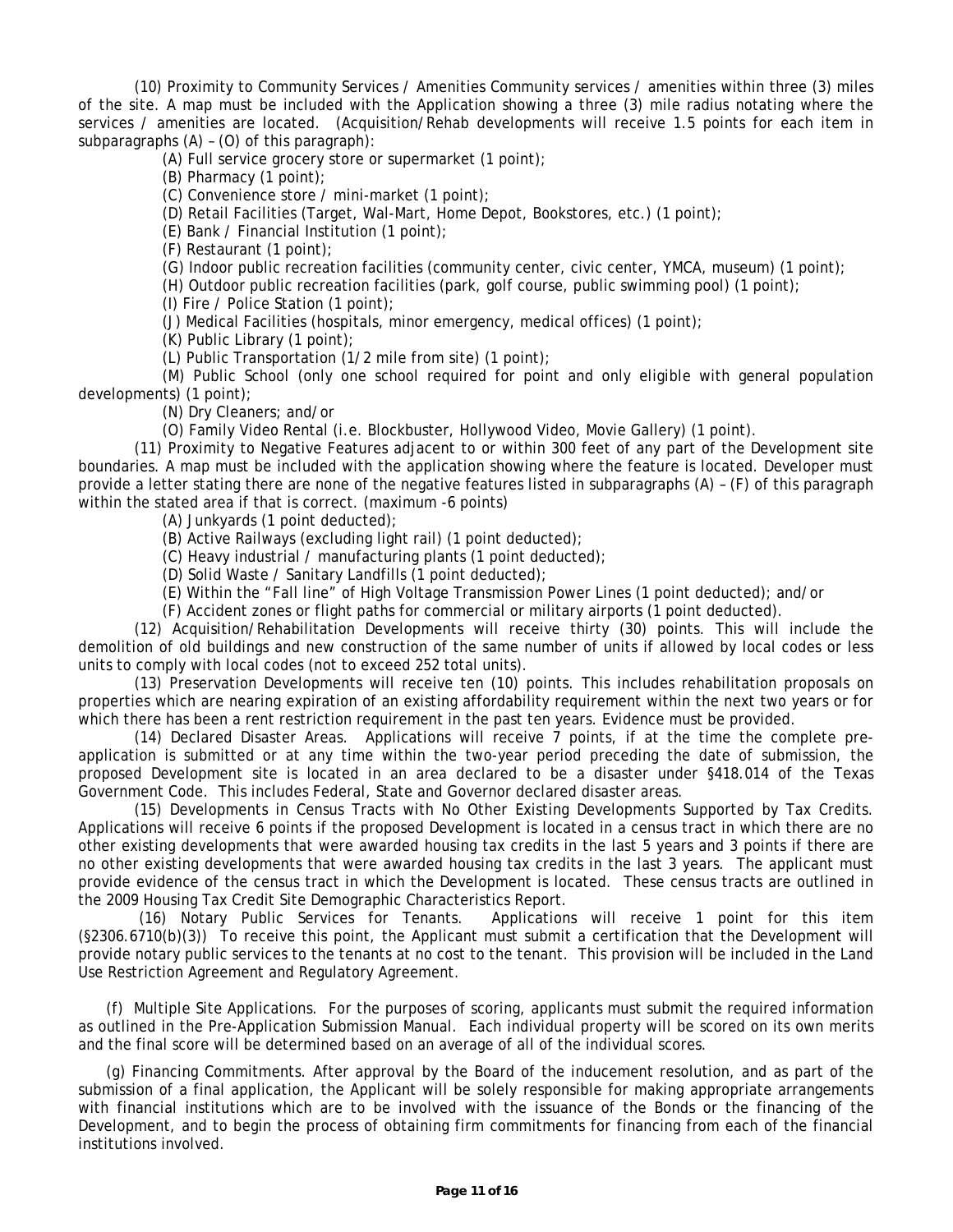Department must submit the Volumes I and II of the Application, for Priority 1 and 2, prior to receipt of a (h) Final Application. An Applicant who elects to proceed with submitting a final Application to the reservation of allocation from the Texas Bond Review Board. For Priority 3 Applications the Volumes I and II must be submitted within fourteen (14) days of the reservation date from the Texas Bond Review Board. The Volume III of the Application and such supporting material as is required by the Department must be submitted at least sixty (60) days prior to the scheduled meeting of the Board at which the Development and the Bond issuance are to be considered, unless the Department directs the Applicant otherwise in writing. If the Applicant is applying for other Department funding then refer to the Rules for that program for Application submission requirements. The final application must adhere to the Department's QAP and Rules in effect for the program year for which the Bond and Housing Tax Credit applications are submitted. The Department may determine that supporting materials listed in the full application shall be provided subsequent to the final Application deadline in accordance with a schedule approved by the Department. Failure to provide any supporting materials in accordance with the approved schedule may be grounds for terminating the Application and returning the reservation to the Texas Bond Review Board.

 (1) A Public Notification Sign shall be installed on the proposed Development site, regardless of Priority, of the TEFRA Public Hearing must be included on the sign at least (thirty) 30 days prior to the hearing date. The provide this mailed notice in lieu of signage, the final Application must include a map of the proposed within thirty (30) days of the Department's receipt of Volumes I and II. The applicant must certify to the fact that the sign was installed within (thirty) 30 days of Volume I and II submission and the date, time and location sign must be at least four (4) feet by eight (8) feet in size and be located within twenty (20) feet of, and facing, the main road adjacent to the site. The sign shall be continuously maintained on the site until the day the TDHCA Board takes final action on the Application for the development. The information and lettering on the sign must meet the minimum requirements identified in the Application. In areas where the Public Notification Sign is prohibited by local ordinance or code, an alternative to installing a Public Notification Sign and at the same required time, the Applicant shall mail written notification to all addresses located within the footage distance required by the local municipality zoning ordinance or 1,000 feet, if there is no local zoning ordinance or if the zoning ordinance does not require notification, of any part of the proposed Development site. This written notification must include the information otherwise required for the sign. If the Applicant chooses to Development site and mark the 1,000 foot or local ordinance area showing street names and addresses; a list of all addresses the notice was mailed to; an exact copy of the notice that was mailed; and a certification that the notice was mailed through the U.S. Postal Service and stating the date of mailing. The Applicant must mail notice to any public official that changed from the submission of the pre-application to the submission of the final application and any neighborhood organization that is known and was not notified at the time of the preapplication submission. No additional notification is required unless the Applicant submitted a change in the Application that reflects a total Unit increase greater than 10%, an increase greater than 10% for any given AMFI, a decrease in the number of market rate units, or a change in the population being served (elderly, general population or transitional); and

Department as posted to the Department's website. (2) Completed Uniform Application and Multifamily Rental Worksheets in the format required by the

 Deficiency notices may be sent to an Applicant prior to or after the end of the Application Acceptance Period. (i) Administrative Deficiencies. If an Application contains deficiencies which, in the determination of the Department staff, require clarification or correction of information submitted at the time of the Application, the Department staff may request clarification or correction of such Administrative Deficiencies. Because the review for Eligibility, Threshold Criteria, and review for financial feasibility by the Department's Real Estate Analysis Division may occur separately, Administrative Deficiency requests may be made several times. The Department staff will request clarification or correction in a deficiency notice in the form of an e-mail, or if an e-mail address is not provided in the Application, by facsimile, and a telephone call (only if there has not been confirmation of the receipt of the email within 24 hours) to the Applicant and one other party identified by the Applicant in the Application advising that such a request has been transmitted. All Administrative Deficiencies shall be clarified or corrected to the satisfaction of the Department within five business days. Failure to resolve all outstanding deficiencies within five business days will result in a penalty fee of \$500 for each day the deficiency remains unresolved. Any Application with unresolved deficiencies after the 10<sup>th</sup> day from the issuance of the deficiency notice will be terminated. The Applicant will be responsible for the payment of any fees accrued pursuant to this section regardless of any termination pursuant to this section. The time period for responding to a deficiency notice begins at the start of the business day following the deficiency notice date. The Application will not be presented to the Board for consideration until all outstanding fees have been paid.

(j) Eligibility Criteria. The Department will evaluate the Development for eligibility at the time of preapplication, and at the time of final Application. If there are changes to the Application that have an adverse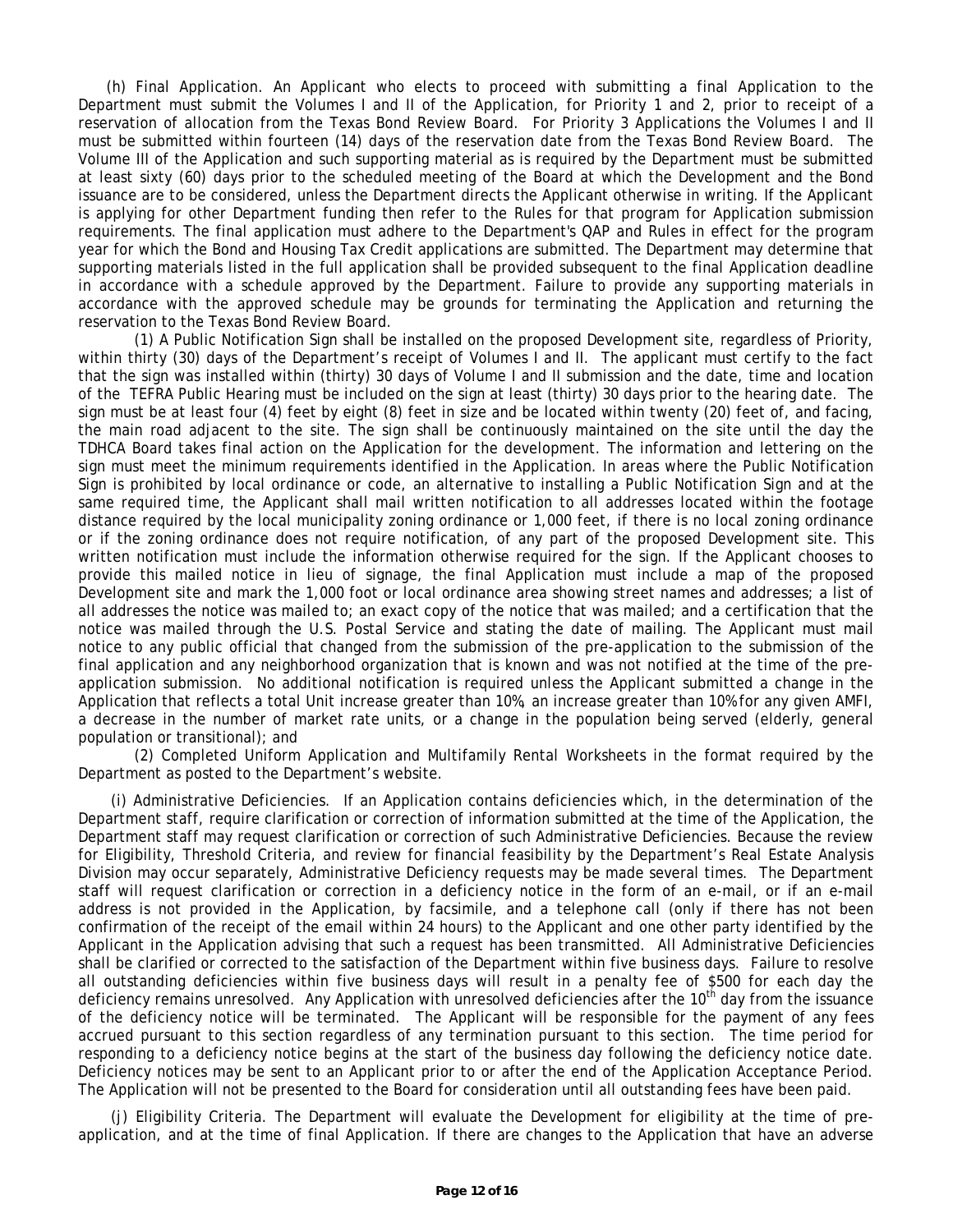affect on the score and ranking order and that would have resulted in the Application being placed below another Application in the ranking, the Department will terminate the Application and return the reservation to the Texas Bond Review Board (with the exception of changes to deferred developer's fees and support or opposition points). The Development and the Applicant must satisfy the conditions set out in paragraphs (1) - (6) of this subsection in order for a Development to be considered eligible:

(1) The proposed Development must further meet the public purposes of the Department as identified in the Code.

(2) The proposed Development and the Applicant and its principals must satisfy the Department's Underwriting Rules and Guidelines (§1.32 of this title). The pre-application must include sufficient information for the Department to establish that the Underwriting Guidelines can be satisfied. The final Application will be thoroughly underwritten according to the Underwriting Rules and Guidelines (§1.32 of this title).

(3) The Development must not be located on a site determined to be unacceptable for the intended use by the Department.

(4) Any Development in which the Applicant or principals of the Applicant have an ownership interest must be found not to be in Material Non-Compliance under the compliance Rules in effect at the time of preapplication submission. Any corrective action documentation affecting the Material Non-compliance status score must be submitted to the Department no later than thirty (30) days prior to final application submission.

(5) Neither the Applicant nor any principals of the Applicant is, at the time of Application:

List of Parties Excluded from Federal Procurement or Non-Procurement Programs; or (A) barred, suspended, or terminated from procurement in a state or federal program or listed in the

(B) has been convicted of a state or federal crime involving fraud, bribery, theft, misrepresentation, misappropriation of funds, or other similar criminal offenses within fifteen (15) years; or

(C) is subject to enforcement action under state or federal securities law, action by the NASD, subject to a federal tax lien, or the subject of an enforcement proceeding with any governmental entity; or

(D) neither applicant nor any principals of the applicant have a development under their ownership or control with a Material Non-compliance score as set out in the Department's Compliance Monitoring Policies and Procedures (§60 of this title); or

(E) otherwise disqualified or debarred from participation in any of the Department's programs.

 knowingly false documentation or other intentional or negligent misrepresentation in the Application or other (6) Neither the Applicant nor any of its principals may have provided any fraudulent information, information submitted to the Department.

(7) An application may include either the rehabilitation or new construction, or both the rehabilitation and new construction, of qualified residential rental facilities located at multiple sites and with respect to which 51% or more of the residential units are located:

(A) in a county with a population of less than 75,000; or

(B) in a county in which the median income is less than the median income for the state, provided that the units are located in that portion of the county that is not included in a metropolitan statistical area containing one or more projects that are proposed to be financed, in whole or in part, by an issuance of bonds. The number of sites may be reduced as needed without affecting their status as a project for purposes of the application, provided that the final application for a reservation contains at least two sites (§1372.002)

(k) Bond Documents. After receipt of the final Application, bond counsel for the Department shall draft Bond documents which conform to the state and federal laws and regulations which apply to the transaction.

 The Board's decisions on approvals of proposed Developments will consider all relevant matters. Any topics or (l) Public Hearings; Board Decisions. For every Bond issuance, the Department will hold a public hearing in accordance with §2306.0661, Texas Government Code and §147(f) of the Code, in order to receive comments from the public pertaining to the Development and the issuance of the Bonds. The Applicant or member of the Development team must be present and will be responsible for conducting a brief presentation on the proposed Development and providing handouts at the hearing that should contain at a minimum, a description of the Development, maximum rents and income restrictions. If the proposed Development is an acquisition/rehabilitation then the presentation should include the scope of work that will be done to the property. All handouts must be submitted to the Department for review at least two (2) days prior to the public hearing. Publication of all notices required for the public hearing shall be at the sole expense of the Applicant. matters, alone or in combination, may or may not determine the Board's decision. The Department's Board will consider the following topics in relation to the approval of a proposed Development:

(1) The developer market study;

(2) The location;

(3) The compliance history of the developer;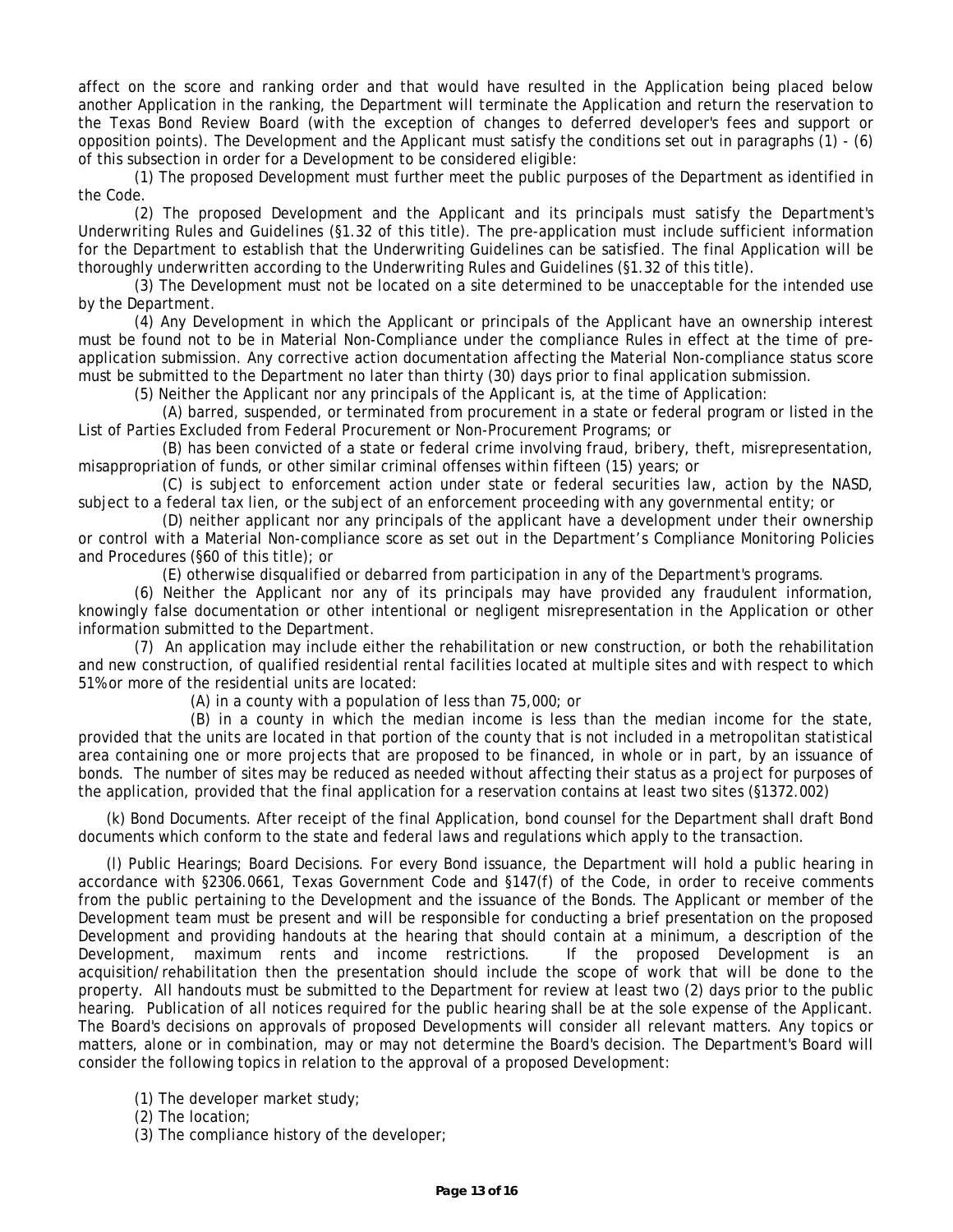(4) The financial feasibility;

(5) The appropriateness of the Development's size and configuration in relation to the housing needs of the community in which the Development is located;

(6) The Development's proximity to other low income Developments;

(7) The availability of adequate public facilities and services;

(8) The anticipated impact on local school districts;

(9) Zoning and other land use considerations;

(10) Any matter considered by the Board to be relevant to the approval decision and in furtherance of the Department's purposes; and

(11) Other good cause as determined by the Board.

(m) Approval of the Bonds.

 documents and, in the instance of privately placed Bonds, the pricing of the Bonds. The process for appeals and security therefore, and in the case of tax-exempt Bonds, with respect to the excludability from gross income for (1) Subject to the timely receipt and approval of commitments for financing, an acceptable evaluation for eligibility, the satisfactory negotiation of Bond documents, and the completion of a public hearing, the Board, upon presentation by the Department's staff, will consider the approval of the Bond issuance, final Bond grounds for appeals may be found under §1.7 and §1.8 of this title. The Department's conduit housing transactions will be processed in accordance with the Texas Bond Review Board rules 34 TAC, Part 9, Chapter 181, Subchapter A and Chapter 1372, Texas Government Code. The Bond issuance must receive an approving opinion from the Department's bond counsel with respect to the legality and validity of the Bonds and the federal income tax purposes of interest on the Bonds.

(2) Alternative Dispute Resolution Policy. The Department encourages use of Alternative Dispute Resolution methods as outlined in §1.17 of this title.

 obtained or evidence that the permits are obtainable subject only to payment of certain fees must be provided (n) Local Permits. Prior to the closing of the Bonds, all necessary approvals, including building permits, from local municipalities, counties, or other jurisdictions with authority over the Development must have been to the Department.

(o) Closing. If there are changes to the Application prior to closing that have an adverse effect on the score and ranking order that would have resulted in the Application being placed below another Application in the ranking, the Department will terminate the Application and return the reservation to the Texas Bond Review Board (with the exception of changes to deferred developer's fees and support or opposition points). Once all approvals have been obtained and Bond documents have been finalized to the respective parties' satisfaction, the Bond transaction will close. Any outstanding Housing Trust Fund Pre-Development loans for the proposed Development site must be paid in full at the time the bond transaction is closed. All Applicants are subject to §1.20(g) of this title. Upon satisfaction of all conditions precedent to closing, the Department will issue Bonds in exchange for payment thereof. The Department will then loan the proceeds of the Bonds to the Applicant and disbursements of the proceeds may begin.

#### §35.7. Regulatory and Land Use Restrictions

(a) Filing and Term of LURA. A Regulatory and Land Use Restriction Agreement or other similar instrument (the "LURA"), will be filed in the property records of the county in which the Development is located for each Development financed from the proceeds of Bonds issued by the Department. For Developments involving new construction, the term of the LURA will be the longer of 30 years, the period of guaranteed affordability or the period for which Bonds are outstanding. For the financing of an existing Development, the term of the LURA will be the longer of the longest period which is economically feasible in accordance with the Act, or the period for which Bonds are outstanding.

 States Housing Act of 1937 (the "Housing Act"), and from using a financial or minimum income standard for an individual or family participating in the voucher program that requires the individual or family to have a monthly (b) Development Occupancy. The LURA will specify occupancy restrictions for each Development based on the income of its tenants, and will restrict the rents that may be charged for Units occupied by tenants who satisfy the specified income requirements. Pursuant to §2306.269, Texas Government Code, the LURA will prohibit a Development Owner from excluding an individual or family from admission to the Development because the individual or family participates in the housing choice voucher program under Section 8, United income of more than two and one half (2.5) times the individual's or family's share of the total monthly rent payable to the Development Owner of the Development. Development occupancy requirements must be met on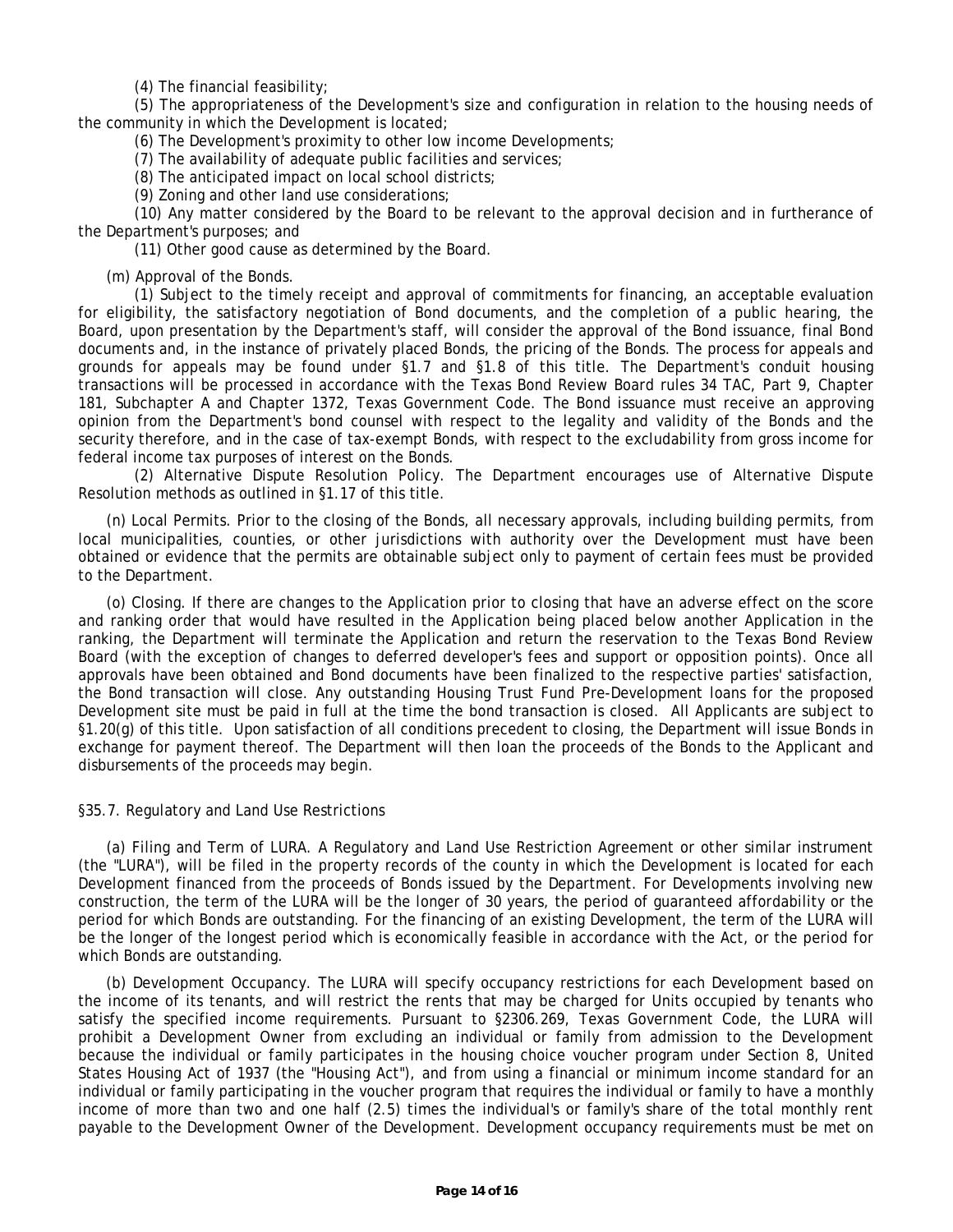or prior to the date on which Bonds are issued unless the Development is under construction. Adequate substantiation that the occupancy requirements have been met, in the sole discretion of the Department, must be provided prior to closing. Occupancy requirements exclude Units for managers and maintenance personnel that are reasonably required by the Development.

# (c) Set Asides.

(1) Developments which are financed from the proceeds of Private Activity Bonds or from the proceeds of Qualified 501(c)(3) Bonds must be restricted under one of the following two minimum set-asides:

(A) at least twenty percent (20%) of the Units within the Development that are available for occupancy shall be occupied or held vacant and available for occupancy at all times by persons or families whose income does not exceed fifty percent (50%) of the area median income, or

(B) at least forty percent (40%) of the Units within the Development that are available for occupancy shall be occupied or held vacant and available for occupancy at all times by persons or families whose income does not exceed sixty percent (60%) of the area median income.

(2) The Development Owner must designate at the time of Application which of the two set-asides will apply to the Development and must also designate the selected priority for the Development in accordance with §1372.0321, Texas Government Code. Units intended to satisfy set-aside requirements must be distributed evenly throughout the Development, and must include a reasonably proportionate amount of each type of Unit available in the Development.

(3) No tenant qualifying under either of the set-asides shall be denied continued occupancy of a Unit in the Development because, after commencement of such occupancy, such tenant's income increases to exceed the qualifying limit; provided, however, that, should a tenant's income, as of the most recent determination thereof, exceed 140% of the then applicable income limit and such tenant constitutes a portion of the set-aside requirement of this section, then such tenant shall only continue to qualify for so long as no Unit of comparable or smaller size is rented to a tenant that does not qualify as a Low-Income Tenant. (Required federal set-aside requirements)

 (d) Global Income Requirement. All of the Units that are available for occupancy in Developments financed from the proceeds of Private Activity Bonds or from the proceeds of Qualified 501(c)(3) Bonds shall be occupied or held vacant (in the case of new construction) and available for occupancy at all times by persons or families whose income does not exceed one hundred and forty percent (140%) of the area median income for a fourperson household.

(e) Qualified 501(c)(3) Bonds. Developments which are financed from the proceeds of Qualified 501(c)(3) Bonds are further subject to the restriction that at least seventy-five percent (75%) of the Units within the Development that are available for occupancy shall be occupied (or, in the case of new construction, held vacant and available for occupancy until such time as initial lease-up is complete) at all times by individuals and families of Low Income (less than or equal to 80% of AMFI).

(f) Taxable Bonds. The occupancy requirements for Developments financed from the issuance of taxable Bonds will be negotiated, considered and approved by the Department on a case by case basis.

(g) Fair Housing. All Developments financed by the Department must comply with the Fair Housing Act which prohibits discrimination in the sale, rental, and financing of dwellings based on race, color, religion, sex, national origin, familial status, and disability. The Fair Housing Act also mandates specific design and construction requirements for multifamily housing built for first occupancy after March 13, 1991, in order to provide accessible housing for individuals with disabilities.

(h) Tenant Services. The LURA will require that the Development Owner offer a variety of services for residents of the Development through a Tenant Services Program Plan which is subject to annual approval by the Department.

(i) Land Use Restriction Agreement. Requirements as defined in Chapter 60, Subchapter A of this title.

# §35.8 Fees.

 providing financing for a Development, and as required by law. (§1372.006(a), Texas Government Code). (a) Pre-Application Fees. The Applicant is required to submit, at the time of pre-application, the following fees: \$1,000 (payable to TDHCA), \$2,000 (payable to Vinson & Elkins, the Department's Bond Counsel) and \$5,000 (payable to the Texas Bond Review Board (BRB)) These fees cover the costs of pre-application review and filing fees to the BRB. The Department shall set fees to be paid by the Applicant in order to cover the costs of pre-application review, Application and Development review, the Department's expenses in connection with